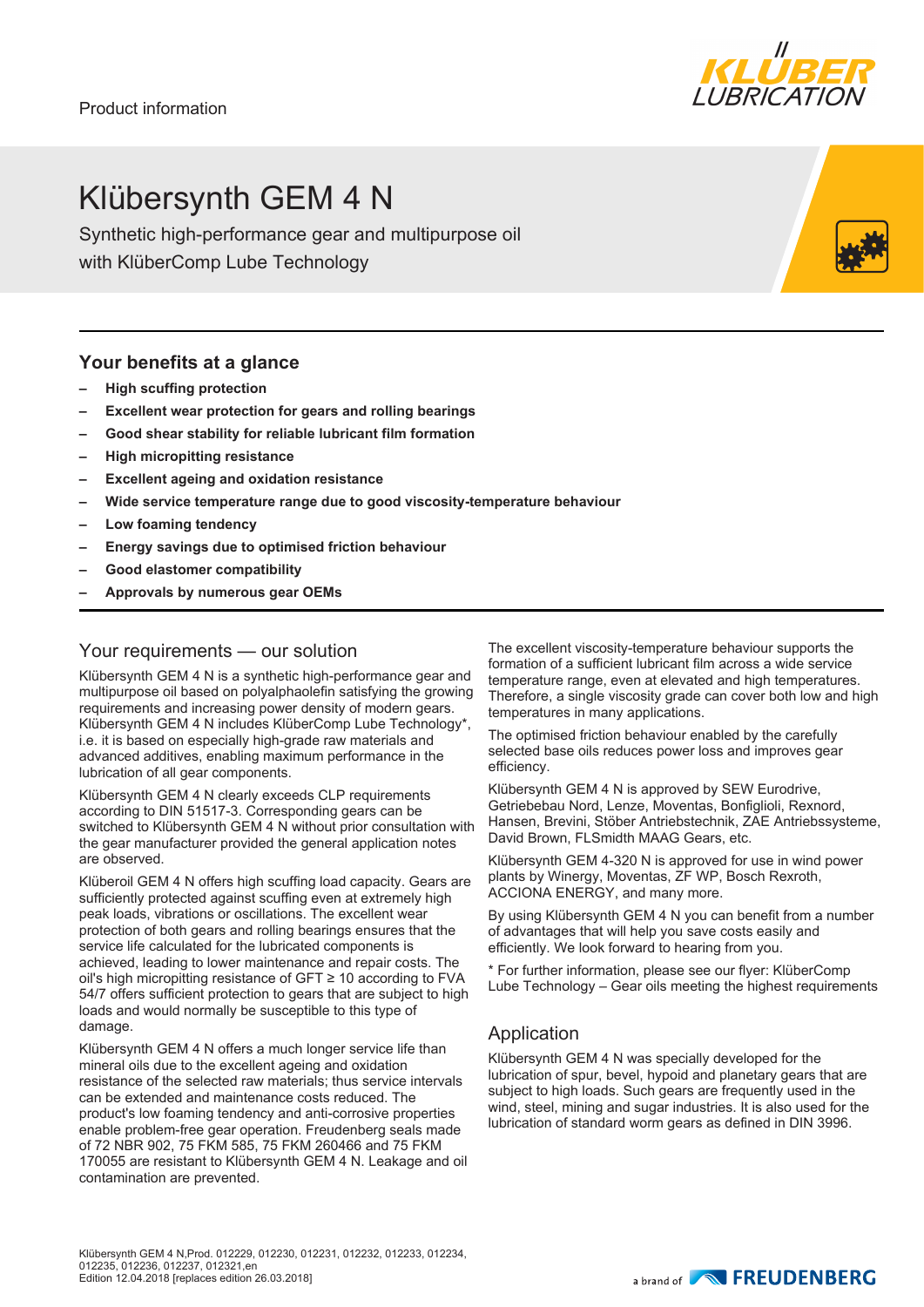### Klübersynth GEM 4 N

Synthetic high-performance gear and multipurpose oil with KlüberComp Lube Technology

Klübersynth GEM 4 N can also be used for the lubrication of plain and rolling bearings, all kinds of toothed couplings, chains, guideways, joints, spindles and pumps, especially in applications where the equipment is exposed to elevated temperatures or pronounced temperature fluctuations.

#### Application notes

Klübersynth GEM 4 N can be applied by means of immersion, immersion circulation or injection.

The use of drip-feed oilers, brushes, oil cans or suitable automatic lubricating systems is also possible. When using automatic lubricating systems, please note the manufacturer's instructions regarding the maximum permissible viscosity. The low-viscosity varieties are also used for oil mist lubrication.

Klübersynth GEM 4 N is miscible with mineral oils. However, for the Klübersynth GEM 4 N oil to deliver its full performance, any residues of a previously used mineral oil should not exceed 5 % in quantity.

For use at permanent temperatures of 80 °C max., seals made of NBR may be used. For higher temperatures, seals made of FKM should be chosen. It should be noted that elastomers from one or several manufacturers can behave differently; therefore tests should be performed.

For checking the contact pattern during running-in, the inspection paint Klübertop P 39-462 Spray (Art. No. 081295) can be used.

#### Viscosity selection

When determining the oil viscosity for gear lubrication, the gear manufacturer's instructions take priority. Only for applications where manufacturer's instructions are not available, the suitable viscosity can be determined as laid down in the worksheet "Hints for Practice - selection of oil viscosity for gears". To determine the correct oil viscosity for bearings, please observe the bearing manufacturer's instructions.

Due to the better viscosity-temperature behaviour of Klübersynth GEM 4 compared to mineral oils, the actual viscosity of Klübersynth GEM 4 N during operation differs and can be determined by means of the enclosed diagram.

#### Material safety data sheets

Material safety data sheets can be requested via our website www.klueber.com. You may also obtain them through your contact person at Klüber Lubrication.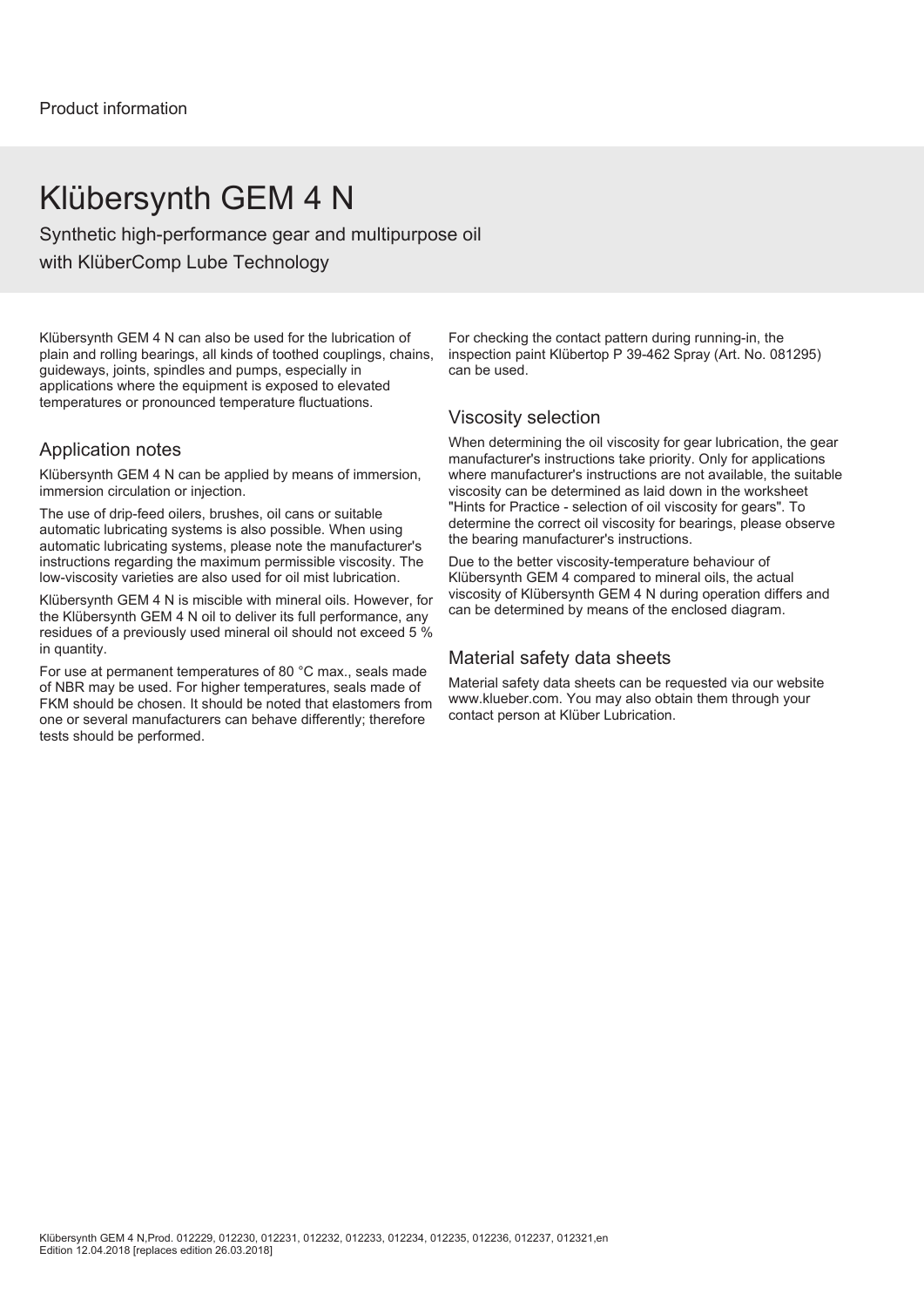

### Viscosity-temperature diagram

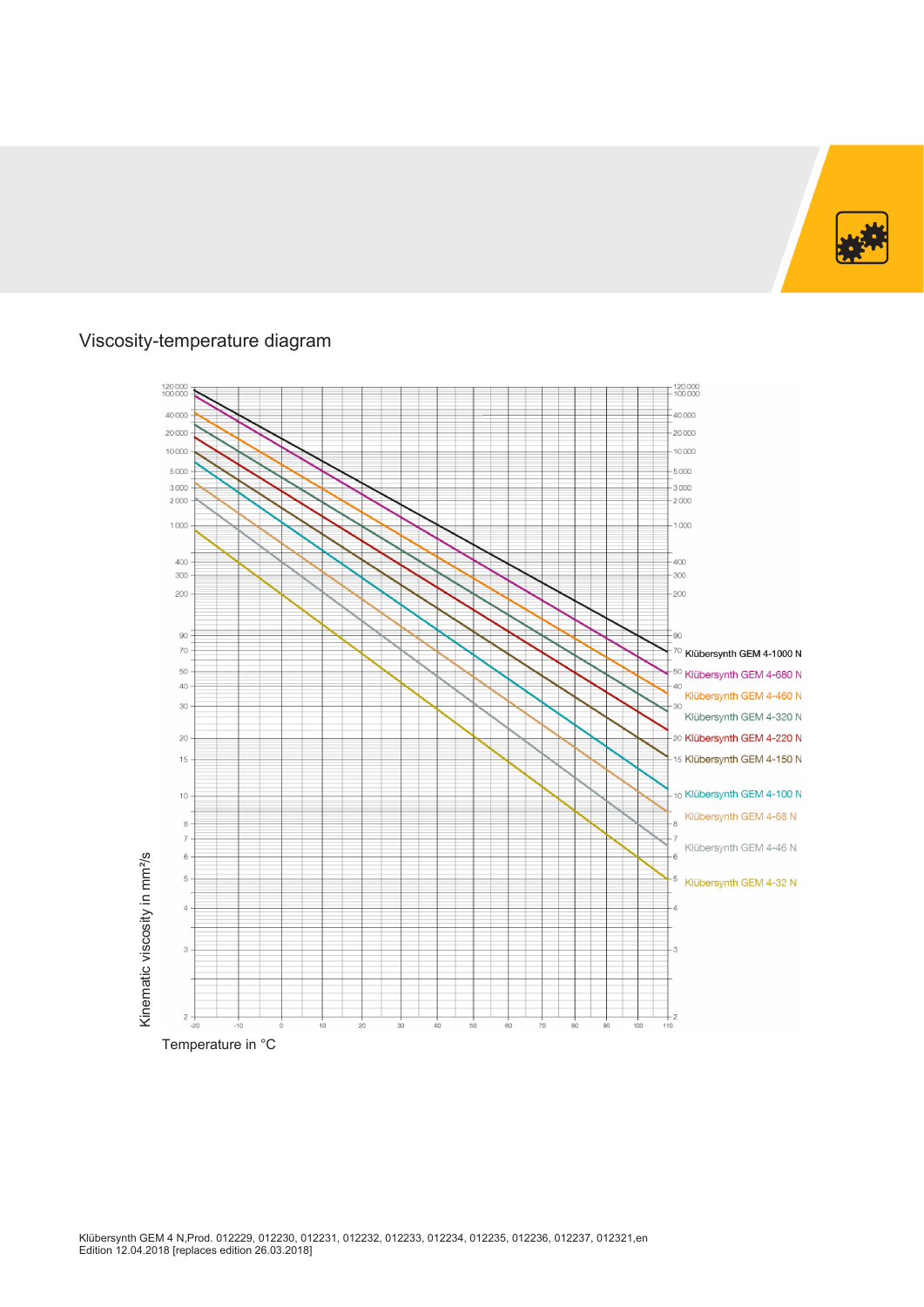# Klübersynth GEM 4 N

Synthetic high-performance gear and multipurpose oil with KlüberComp Lube Technology

| <b>Pack sizes</b> | Klübersynth<br><b>GEM 4-32 N</b> | Klübersynth<br><b>GEM 4-46 N</b> | Klübersynth<br><b>GEM 4-68 N</b> |
|-------------------|----------------------------------|----------------------------------|----------------------------------|
| Canister 201      |                                  |                                  |                                  |
| Drum 200 l        |                                  |                                  |                                  |

| <b>Product data</b>                                                                                                             | Klübersynth<br><b>GEM 4-32 N</b> | Klübersynth<br><b>GEM 4-46 N</b>                    | Klübersynth<br><b>GEM 4-68 N</b> |
|---------------------------------------------------------------------------------------------------------------------------------|----------------------------------|-----------------------------------------------------|----------------------------------|
| Article number                                                                                                                  | 012229                           | 012230                                              | 012231                           |
| Marking acc. to DIN 51502                                                                                                       | CLP HC 32                        | CLP HC 46                                           | CLP HC 68                        |
| Classification acc. to ISO 12925-1                                                                                              | <b>CKC 32</b>                    | <b>CKC 46</b>                                       | <b>CKC 68</b>                    |
| Lower service temperature                                                                                                       | -50 °C / -58 °F                  | -40 °C / -40 °F                                     | -40 °C / -40 °F                  |
| Upper service temperature                                                                                                       | 140 °C / 284 °F                  | 140 °C / 284 °F                                     | 140 °C / 284 °F                  |
| Density, based on DIN 51757) at 15 °C                                                                                           | 840 kg/m <sup>3</sup>            | approx. 840 kg/m <sup>3</sup> 850 kg/m <sup>3</sup> |                                  |
| Foam test, ASTM-D 892, ISO 6247, sequence I/24 °C                                                                               | $= 100/10$ ml                    | $= 100/10$ ml                                       | $= 100/10$ ml                    |
| Foam test, ASTM-D 892, ISO 6247, sequence II/ 93.5 °C                                                                           | $= 100/10$ ml                    | $= 100/10$ ml                                       | $= 100/10$ ml                    |
| Foam test, ASTM D 892, ISO 6247, sequence III/24°C                                                                              | $= 100/10$ ml                    | $= 100/10$ ml                                       | $= 100/10$ ml                    |
| Flash point, DIN EN ISO 2592, Cleveland, open-cup apparatus                                                                     | $>= 200 °C$                      | $>= 200 °C$                                         | $>= 200 °C$                      |
| Kinematic viscosity, DIN 51562 pt. 01/ASTM D-445/ASTM D 7042, 40 °C                                                             | approx. 32 mm <sup>2</sup> /s    | approx. 46 mm <sup>2</sup> /s                       | approx. 68 mm <sup>2</sup> /s    |
| Kinematic viscosity, DIN 51562 pt. 01/ASTM D-445/ASTM D 7042, 100 °C                                                            | approx. 6 mm <sup>2</sup> /s     | approx. 8 mm <sup>2</sup> /s                        | approx. 11 mm <sup>2</sup> /s    |
| ISO viscosity grade, DIN ISO 3448                                                                                               | 32                               | 46                                                  | 68                               |
| Viscosity index, DIN ISO 2909                                                                                                   | $>= 135$                         | $>= 140$                                            | $>= 140$                         |
| Copper corrosion, DIN EN ISO 2160, 3 h/100 °C                                                                                   | 1 - 100 corrosion<br>degree      | 1 - 100 corrosion<br>degree                         | 1 - 100 corrosion<br>degree      |
| Anticorrosive properties on steel, DIN ISO 7120, method A, steel, 24 h/60 °C                                                    | no rust corrosion<br>degree      | no rust corrosion<br>degree                         | no rust corrosion<br>degree      |
| Pour point. DIN ISO 3016                                                                                                        | $\le$ = -50 $^{\circ}$ C         | $\le$ = -40 $^{\circ}$ C                            | $\le$ = -40 $^{\circ}$ C         |
| Ageing properties, ASTM D 2893, increase in viscosity                                                                           | $= 6 \%$                         | $= 6 \%$                                            | $= 6 \%$                         |
| FZG scuffing test, DIN ISO 14635-1, A/8.3/90, scuffing load stage                                                               | $>= 14$                          | $>= 14$                                             | $>= 14$                          |
| FZG scuffing test, based on DIN ISO 14635-1, A/16.6/90, scuffing load stage                                                     | $>= 12$                          | $>= 12$                                             | $>= 12$                          |
| FAG FE8 rolling bearing test, DIN 51819-3, D 7,5/80-80, wear of rolling<br>element                                              | $= 30$ mg                        | $\le$ 30 mg                                         | $= 30$ mg                        |
| FAG FE8 rolling bearing test, DIN 51819-3, D 7,5/80-80, wear of cage                                                            | $= 200$ mg                       | $= 200$ mg                                          | $= 200$ mg                       |
| Minimum shelf life from the date of manufacture - in a dry, frost-free place and<br>in the unopened original container, approx. | 24 months                        | 24 months                                           | 24 months                        |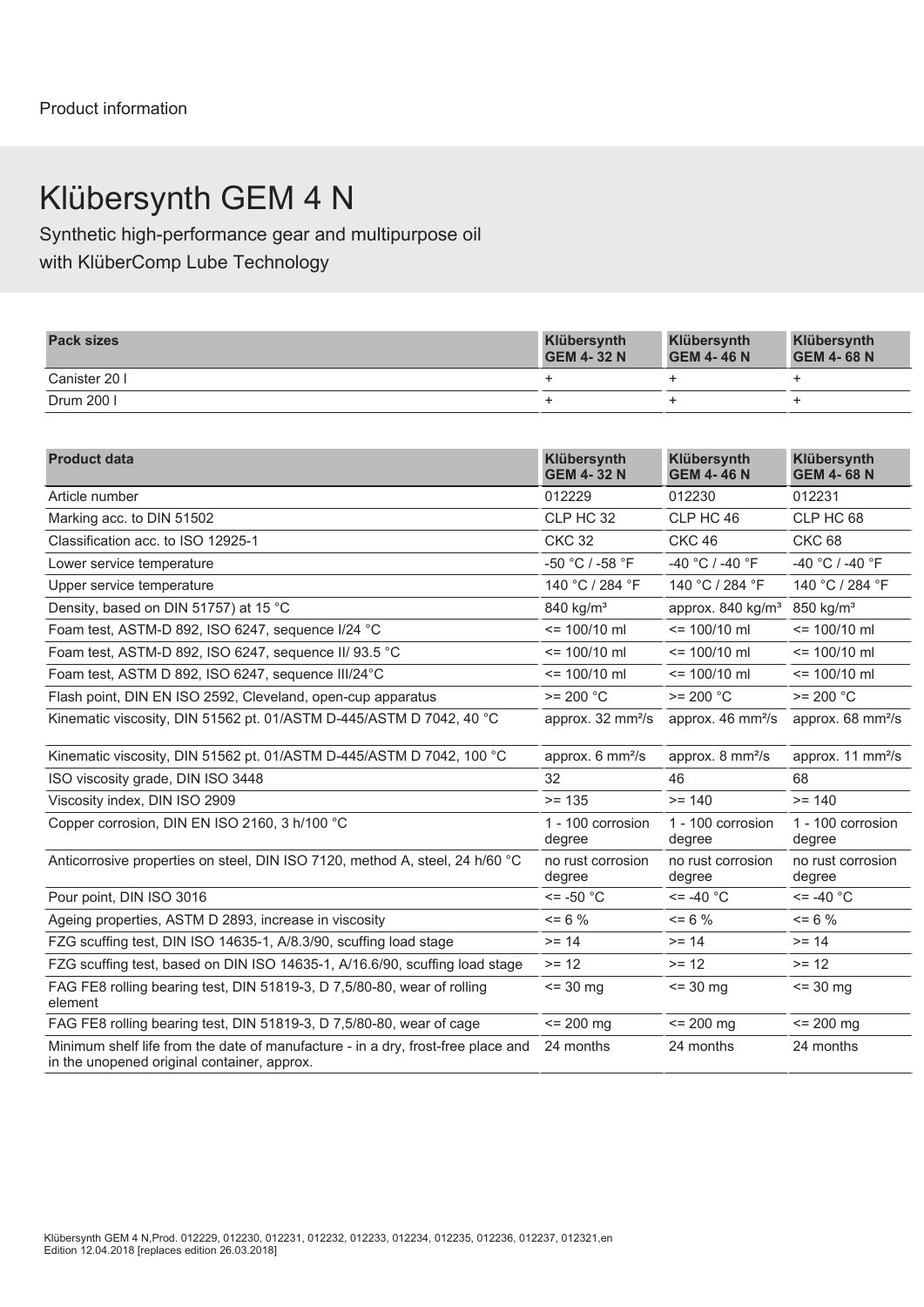

| Klübersynth<br><b>GEM 4-100 N</b> | Klübersynth<br><b>GEM 4-150 N</b> | <b>Klübersynth</b><br><b>GEM 4-220 N</b> | Klübersynth<br><b>GEM 4-320 N</b> | Klübersynth<br><b>GEM 4-460N</b> | <b>Klübersynth</b><br><b>GEM 4-680 N</b> | Klübersynth<br><b>GEM 4-1000 N</b> |
|-----------------------------------|-----------------------------------|------------------------------------------|-----------------------------------|----------------------------------|------------------------------------------|------------------------------------|
|                                   |                                   |                                          |                                   |                                  |                                          |                                    |
|                                   |                                   |                                          |                                   |                                  |                                          |                                    |

| Klübersynth<br><b>GEM 4-100 N</b>                           | Klübersynth<br><b>GEM 4-150 N</b> | Klübersynth<br><b>GEM 4-220 N</b> | Klübersynth<br><b>GEM 4-320 N</b>                           | Klübersynth<br><b>GEM 4-460N</b> | Klübersynth<br><b>GEM 4-680 N</b>  | <b>Klübersynth</b><br><b>GEM 4-1000 N</b> |
|-------------------------------------------------------------|-----------------------------------|-----------------------------------|-------------------------------------------------------------|----------------------------------|------------------------------------|-------------------------------------------|
| 012232                                                      | 012233                            | 012234                            | 012235                                                      | 012236                           | 012237                             | 012321                                    |
| <b>CLP HC 100</b>                                           | <b>CLP HC 150</b>                 | <b>CLP HC 220</b>                 | <b>CLP HC 320</b>                                           | <b>CLP HC 460</b>                | <b>CLP HC 680</b>                  | <b>CLP HC 1000</b>                        |
| <b>CKC 100</b>                                              | <b>CKC 150</b>                    | <b>CKC 220</b>                    | <b>CKC 320</b>                                              | <b>CKC 460</b>                   | <b>CKC 680</b>                     | <b>CKC 1000</b>                           |
| -40 °C / -40 °F                                             | -40 °C / -40 °F                   | -40 °C / -40 °F                   | -30 °C / -22 °F                                             | -30 °C / -22 °F                  | -30 °C / -22 °F                    | $-25 °C / -13 °F$                         |
| 140 °C / 284 °F                                             | 140 °C / 284 °F                   | 140 °C / 284 °F                   | 140 °C / 284 °F                                             | 140 °C / 284 °F                  | 140 °C / 284 °F                    | 140 °C / 284 °F                           |
| approx. 850 kg/m <sup>3</sup>                               | approx. 860 kg/m <sup>3</sup>     | approx. 860 kg/m <sup>3</sup>     | approx. 860 kg/m <sup>3</sup>                               | approx. 860 kg/m <sup>3</sup>    | approx. 860 kg/m <sup>3</sup>      | approx. 860 kg/m <sup>3</sup>             |
| $\le$ 100/10 ml                                             | $= 100/10$ ml                     | $= 100/10$ ml                     | $= 100/10$ ml                                               | $= 100/10$ ml                    | $\le$ 100/10 ml                    | $= 100/10$ ml                             |
| $\le$ 100/10 ml                                             | $= 100/10$ ml                     | $\le$ 100/10 ml                   | $= 100/10$ ml                                               | $= 100/10$ ml                    | $\le$ 100/10 ml                    | $= 100/10$ ml                             |
| $= 100/10$ ml                                               | $\le$ 100/10 ml                   | $\le$ 100/10 ml                   | $= 100/10$ ml                                               | $= 100/10$ ml                    | $\le$ 100/10 ml                    | $= 100/10$ ml                             |
| $>= 200 °C$                                                 | $>= 200 °C$                       | $>= 200 °C$                       | $>= 200 °C$                                                 | $>= 200 °C$                      | $>= 200 °C$                        | $>= 200 °C$                               |
| approx. 100 mm <sup>2</sup> /                               | approx. 150 mm <sup>2</sup> /     | approx. 220 mm <sup>2</sup> /     | approx. 320 mm <sup>2</sup> /                               | approx. $460 \text{ mm}^2$       | approx. 680 mm <sup>2</sup> /      | approx. 1 000<br>mm <sup>2</sup> /s       |
| approx. 14 mm <sup>2</sup> /s approx. 20 mm <sup>2</sup> /s |                                   | approx. 27 mm <sup>2</sup> /s     | approx. 36 mm <sup>2</sup> /s approx. 47 mm <sup>2</sup> /s |                                  | approx. $62 \text{ mm}^2\text{/s}$ | approx. 90 mm <sup>2</sup> /s             |
| 100                                                         | 150                               | 220                               | 320                                                         | 460                              | 680                                | 1 0 0 0                                   |
| $>= 150$                                                    | $>= 150$                          | $>= 150$                          | $>= 155$                                                    | $>= 160$                         | $>= 160$                           | $>= 165$                                  |
| 1 - 100 corrosion<br>degree                                 | 1 - 100 corrosion<br>degree       | 1 - 100 corrosion<br>degree       | 1 - 100 corrosion<br>degree                                 | 1 - 100 corrosion<br>degree      | 1 - 100 corrosion<br>degree        | 1 - 100 corrosion<br>degree               |
| no rust corrosion<br>degree                                 | no rust corrosion<br>degree       | no rust corrosion<br>degree       | no rust corrosion<br>degree                                 | no rust corrosion<br>degree      | no rust corrosion<br>degree        | no rust corrosion<br>degree               |
| $\le$ = -40 $^{\circ}$ C                                    | $\le$ = -40 $^{\circ}$ C          | $\epsilon$ = -40 °C               | $\le$ = -35 °C                                              | $\le$ = -30 $^{\circ}$ C         | $\le$ = -30 $^{\circ}$ C           | $\le$ = -25 $^{\circ}$ C                  |
| $= 6 \%$                                                    | $\leq$ 6 %                        | $\leq$ 6 %                        | $= 6 \%$                                                    | $= 6 \%$                         | $\leq$ 6 %                         | $= 6 \%$                                  |
| $>= 14$                                                     | $>= 14$                           | $>= 14$                           | $>= 14$                                                     | $>= 14$                          | $>= 14$                            | $>= 14$                                   |
| $>= 12$                                                     | $>= 12$                           | $>= 12$                           | $>= 12$                                                     | $>= 12$                          | $>= 12$                            | $>= 12$                                   |
| $\le$ 30 mg                                                 | $\le$ 30 mg                       | $\le$ 30 mg                       | $= 30 \text{ ma}$                                           | $= 30$ mg                        | $\le$ 30 mg                        | $= 30$ mg                                 |
| $= 200$ mg                                                  | $\le$ 200 mg                      | $\le$ 200 mg                      | $= 200$ mg                                                  | $= 200$ mg                       | $\le$ 200 mg                       | $= 200$ mg                                |
| 24 months                                                   | 24 months                         | 24 months                         | 24 months                                                   | 24 months                        | 24 months                          | 24 months                                 |